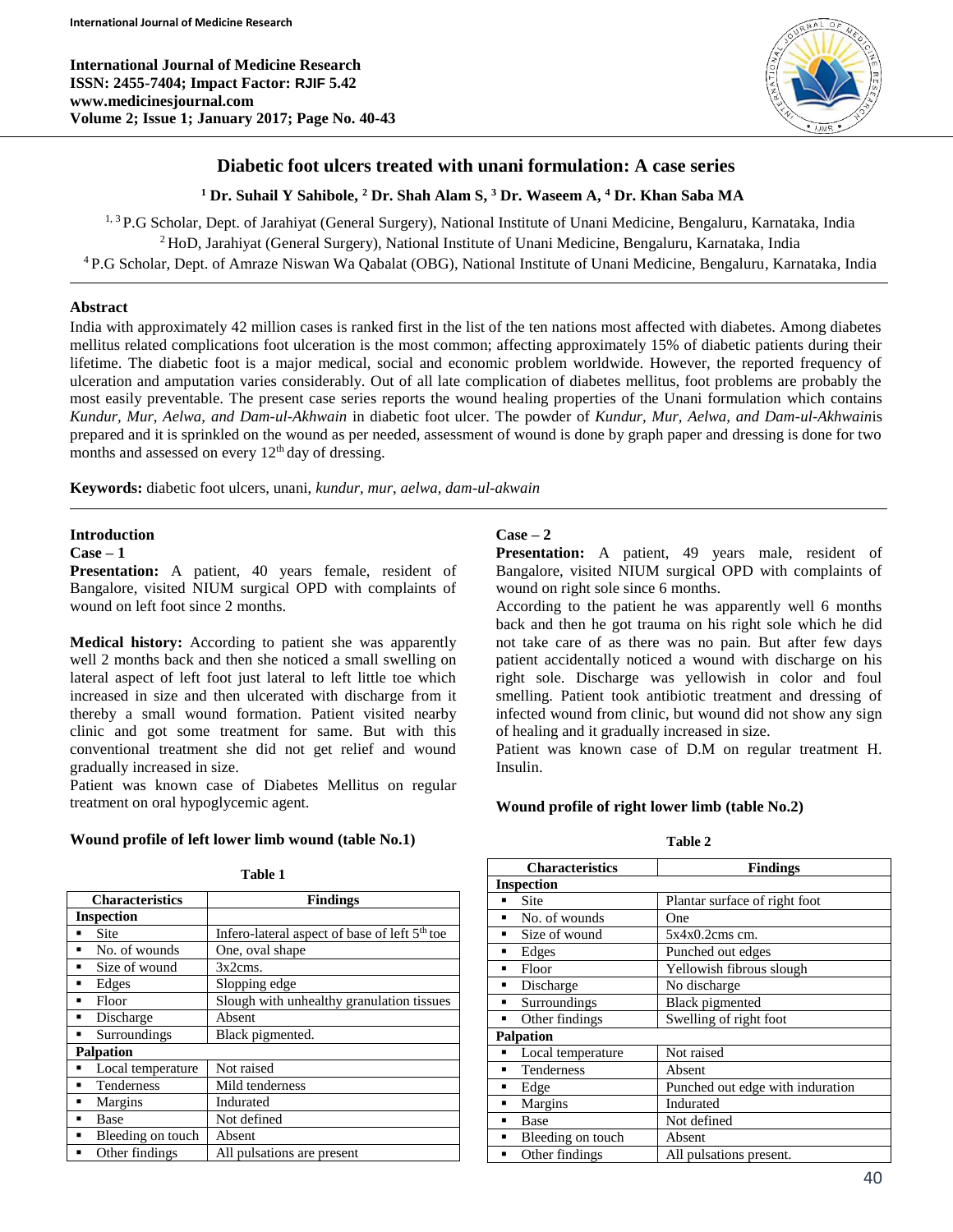## **Wound profile**

The main purpose of the initial examination of the wound was to establish the assessment parameters of wound and then response to Unani formulation (*Kundur, Mur, Aelwa, and Dam-ul-Akhwain*). The aim of the treatment is safe administration of the Unani formulation to the wound under proper aseptic precautions at every 3rd day for 2 months in order to facilitate the wound healing and assess the wound healing property of formulation.

## **Procedure**

The treatment was commenced on the day the patients were admitted to the hospital. The patients also underwent investigation processes. The patients were also educated how to keep the affected part clean, hygienic and elevated as advised.

The wound was first cleaned with normal saline and sterile gauze piece. Debridement of the yellowish unhealthy tissue and slough was done. After that the wound was again washed with N.S and dried with sterile dry gauze piece. Dressing with Unani formulation *Kundur* (*Boswellia serrarta)*, *Mur (Commiphora myrrh)*, *Aelwa* (*Aloe barbadensis)*, and *Damul-Akhwain* (*Pterocarpous marsupium)* was done with full aseptic precaution. Dressing was changed after every  $3<sup>rd</sup>$  day and wound was assessed by assessment parameters on every 12<sup>th</sup> day along with photographs of the affected part.

## **Discussion**

India with approximately 42 million cases is ranked first in the list of the ten nations most affected with diabetes probably due to western life style and diet. Among diabetes mellitus related complications, foot ulceration is the most common, affecting approximately 15% of diabetic patients during their lifetime. In people with diabetes, foot ulcers occur as a consequence of the interaction of risk factors, it does not ulcerate spontaneously. Average healing time of foot ulcer is 4-6 weeks. 75-80% of non-traumatic amputations are done in diabetic patients [1].

Factors that precipitate diabetic foot ulcer are as follows:

- 1) Loss of sensation due to peripheral neuropathy.
- 2) Peripheral vascular disease causes decreased blood flow to legs.
- 3) Deformities of foot may leads to increased pressure and abnormal pressure points.
- 4) Infection and cellulitis of foot.

A wide variety of advanced treatment of diabetic foot ulcer are available such as topical growth factors, skin grafting, vacuum assisted closure (VAC) therapy and hyperbaric oxygen therapy  $(HBOT)$  [1]. But all these treatments have some limitations and unaffordable for most of the population. There are many Unani formulations for chronic non healing ulcers in form of ointment and powder which are cost effective, easily available, efficient and safe. Keeping this view in mind, one of the Unani formulation i.e. *Kundur, Mur, Aelwa, Dam-ul-akhwain* has been tried.

It is essential to know that the term *Qarha (Ulcer)* is concerned with the term *Jarahat (wound)* which is associated with pus within it. And the *Jarahat (wound)* is defined as *Tafarruk-e-ittesal (damage)* of the *lahem (muscles)*. The causative factors of the *Jarahat (wound)* may be *berooni (external)* and *androoni* (*internal)*. Therefore any *Jarahat* in which there is pus formation is called as *Qarha*.

There are three types of *Qurooh* in *Unani* literature.

- 1. *Qurooh-e-baseet* (*Simple Ulcer)*: Those ulcers which are free from those factors which delay in wound healing.
- 2. *Qurooh-e-murakkab* (*Compound Ulcers)*: Those ulcers which are associated with blackening of tissues, pain and suppuration.
- 3. *Qurooh-e-asrat-ul-indamaal* (*Non Healing Ulcers)*: Those ulcers whose healing is delayed and associated with more damage and destruction of the local part. These types of ulcers have different types of causes [2].

In Unani system of medicine there are many drugs which show wound healing properties like *Mujaffif* (desiccant), *Mundamil-e-Qurooh* (healing drugs) and *Khatim* (cicatrizant). All these properties are found in *Kundur, Mur,*  Aelwa, Dam-ul-Akhwain<sup>[3, 4, 5, 6]</sup>. On the basis of these properties these Unani drugs have been selected to explore the efficacy and safety in diabetic foot ulcers.

## **Case 1**

The patient has been scheduled for two months treatment for dressing. Dressing is done after every third day. Wound showed a very good healing just after 12 days of dressing. There was red granulation tissue instead of yellow unhealthy granulation tissue. Initially wound was 3x2cms in size which gradually started shrinking and showed healing properties. Wound was completely healed after two months of dressing.



**Day '0' (13-06-2016)**



**Day '12' (25-06-2016)**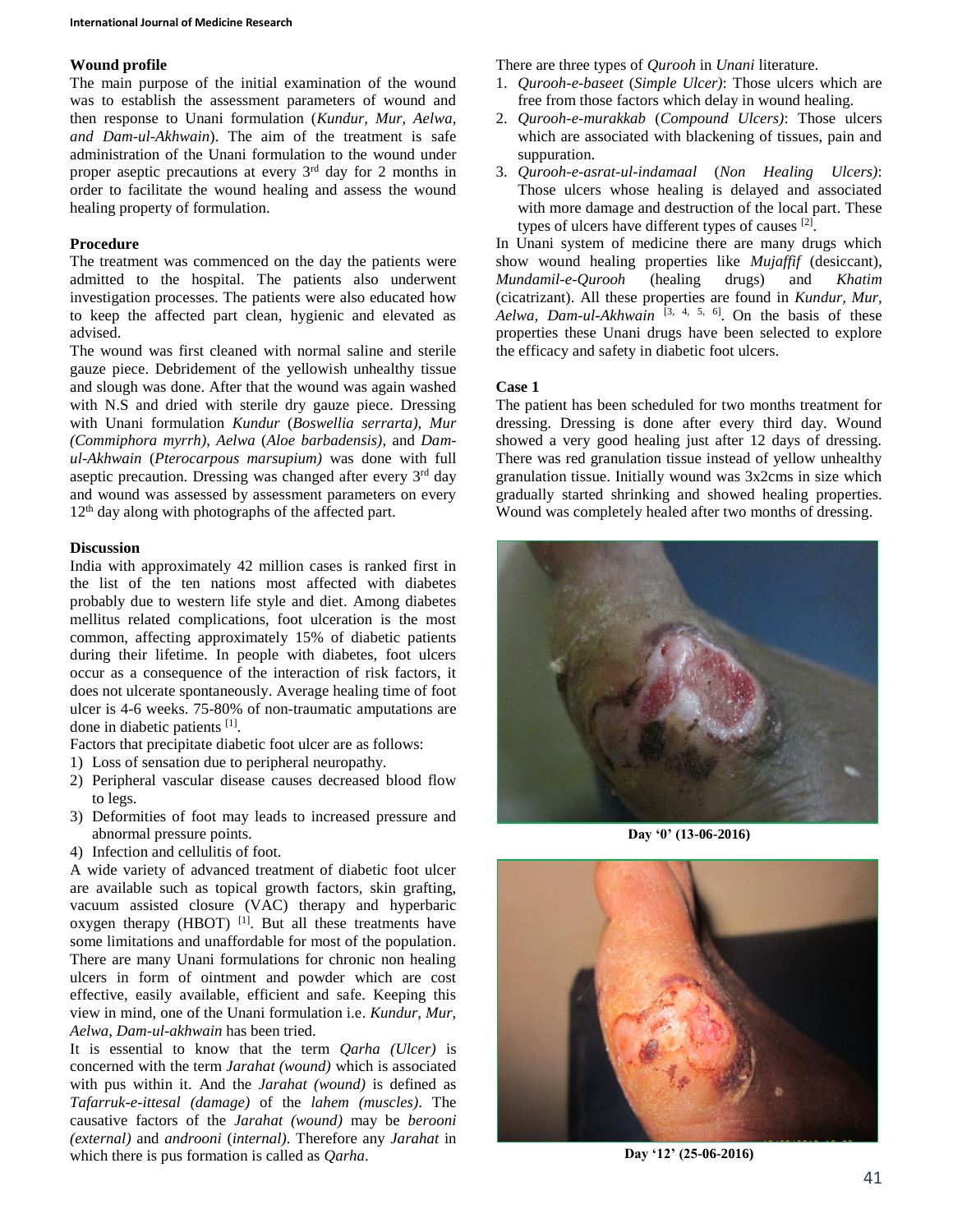

**Day '24' (07-07-2016)**



**Day '36' (19-07-2016)**

#### **Case 2**

This patient has also been scheduled for 2months treatment. The patient responded slowly in initial time. The wound has not responded to any conventional treatment up to this time, but became one of the best responding when 3 to 4 settings of dressing have been done. Wound size decreased from 5x4x0.2cms to 2.3x1.5ms within 60 days with Unani formulation exhibiting a promising response. The floor initially was covered with yellowish unhealthy granulation tissues which later were cleared off after application of the Unani formulation. The surrounding pigmented area also showed promising changes i.e. retained its normal texture and color. In both cases it was noticed that wounds decreased after 12days of dressing and signs of healing and epithelialization started within 2 weeks with no slough formation.



**Day '0' (19-05-16)**



**Day '12' (31-05-16)**



**Day '24' (12-06-16)**



**Day '36' (24-06-16)**

Gum-resin of *Kundur (Boswellia serrarta)* has antiseptic, anti-inflammatory, antiatherosclerotic properties. A pyrazoline derivative of *Kundur (Boswellia serrarta)* is reported to have maximum anti-inflammatory activity [7] . *Mur (Commiphora myrrh)* has been reported to have antiseptic, bacteriostatic, antiviral, astringent and stimulant properties [8]. *Aelwa (Aloe barbadensis)* gel is known to have topically emollient, anti-inflammatory, antimicrobial activities. Therefore *Aelwa (Aloe barbadensis)* is used for wound healing and sunburn <sup>[7]</sup>. The ethanolic and methanolic extracts of the *Dam-ul-Akhwain (Pterocarpous marsupium)* exhibits significant antimicrobial activity against Gram-positive and Gram negative bacteria and some strains of fungi *in-vitro* [8] On the basis of these properties these Unani drugs have been selected to explore the efficacy in diabetic foot ulcers. No oral drug was given during the treatment except local